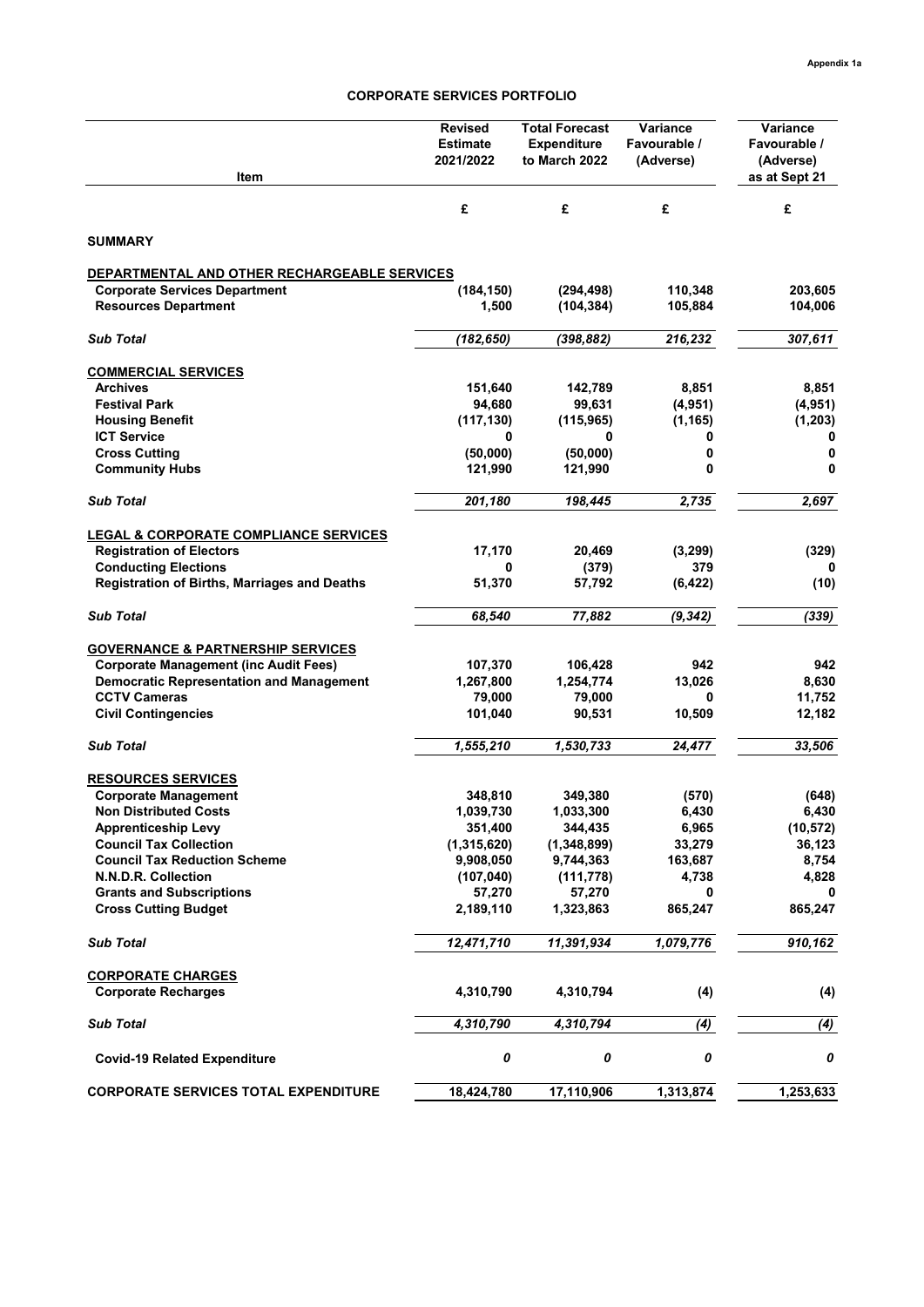#### **SOCIAL SERVICES PORTFOLIO**

| <b>Item</b>                                                                     | <b>Revised</b><br><b>Estimate</b><br>2021/2022 | <b>Total Forecast</b><br><b>Expenditure</b><br>to March 2022 | Variance<br>Favourable /<br>(Adverse) | Variance<br>Favourable /<br>(Adverse)<br>as at Sept 21 |
|---------------------------------------------------------------------------------|------------------------------------------------|--------------------------------------------------------------|---------------------------------------|--------------------------------------------------------|
|                                                                                 | £                                              | £                                                            | £                                     | £                                                      |
| <b>SUMMARY</b>                                                                  |                                                |                                                              |                                       |                                                        |
| <b>SOCIAL SERVICES</b>                                                          |                                                |                                                              |                                       |                                                        |
| <b>Children's Services - Commissioning and Social Work</b>                      | 3,727,710                                      | 3,386,643                                                    | 341,067                               | 180,972                                                |
| <b>Looked After Children</b>                                                    | 7,433,140                                      | 6,749,344                                                    | 683,796                               | 551,242                                                |
| <b>Family Support Services</b>                                                  | 188,600                                        | 188,563                                                      | 37                                    | (11,003)                                               |
| <b>Youth Justice</b>                                                            | 232,920                                        | 228,118                                                      | 4,802                                 | 4,802                                                  |
| <b>Other Children's and Family Services</b>                                     | 2,335,130                                      | 2,272,762                                                    | 62,368                                | 42,902                                                 |
| Older People Aged 65 or Over                                                    | 6,517,430                                      | 5,905,052                                                    | 612.378                               | 411,650                                                |
| Adults Aged Under 65 with a Physical Disability or<br><b>Sensory Impairment</b> | 41.800                                         | 31,809                                                       | 9,991                                 | 18,223                                                 |
| Adults Aged Under 65 with Learning Disabilities                                 | 3,313,890                                      | 3,149,753                                                    | 164,137                               | 141,058                                                |
| <b>Adults Aged Under 65 with Mental Health Needs</b>                            | 531,730                                        | 538.528                                                      | (6, 798)                              | 9,416                                                  |
| <b>Other Adult Services</b>                                                     | 398,250                                        | 379.854                                                      | 18,396                                | 1,095                                                  |
| <b>Community Care</b>                                                           | 15,515,320                                     | 14,312,368                                                   | 1,202,952                             | 82,296                                                 |
| <b>Support Service and Management Costs</b>                                     | 881,130                                        | 706,163                                                      | 174,967                               | 68,998                                                 |
| <b>Corporate Recharges</b>                                                      | 5,212,400                                      | 5,210,020                                                    | 2,380                                 | 2,373                                                  |
| <b>Overall Portfolio Total</b>                                                  | 46,329,450                                     | 43,058,978                                                   | 3,270,472                             | 1,504,024                                              |
| <b>Social Services COVID-19 Costs</b>                                           | 0                                              | 2,609,571                                                    | (2,609,571)                           | (1,487,239)                                            |
| <b>Revised Overall Portfolio Total</b>                                          | 46.329.450                                     | 45,668,549                                                   | 660,901                               | 16.785                                                 |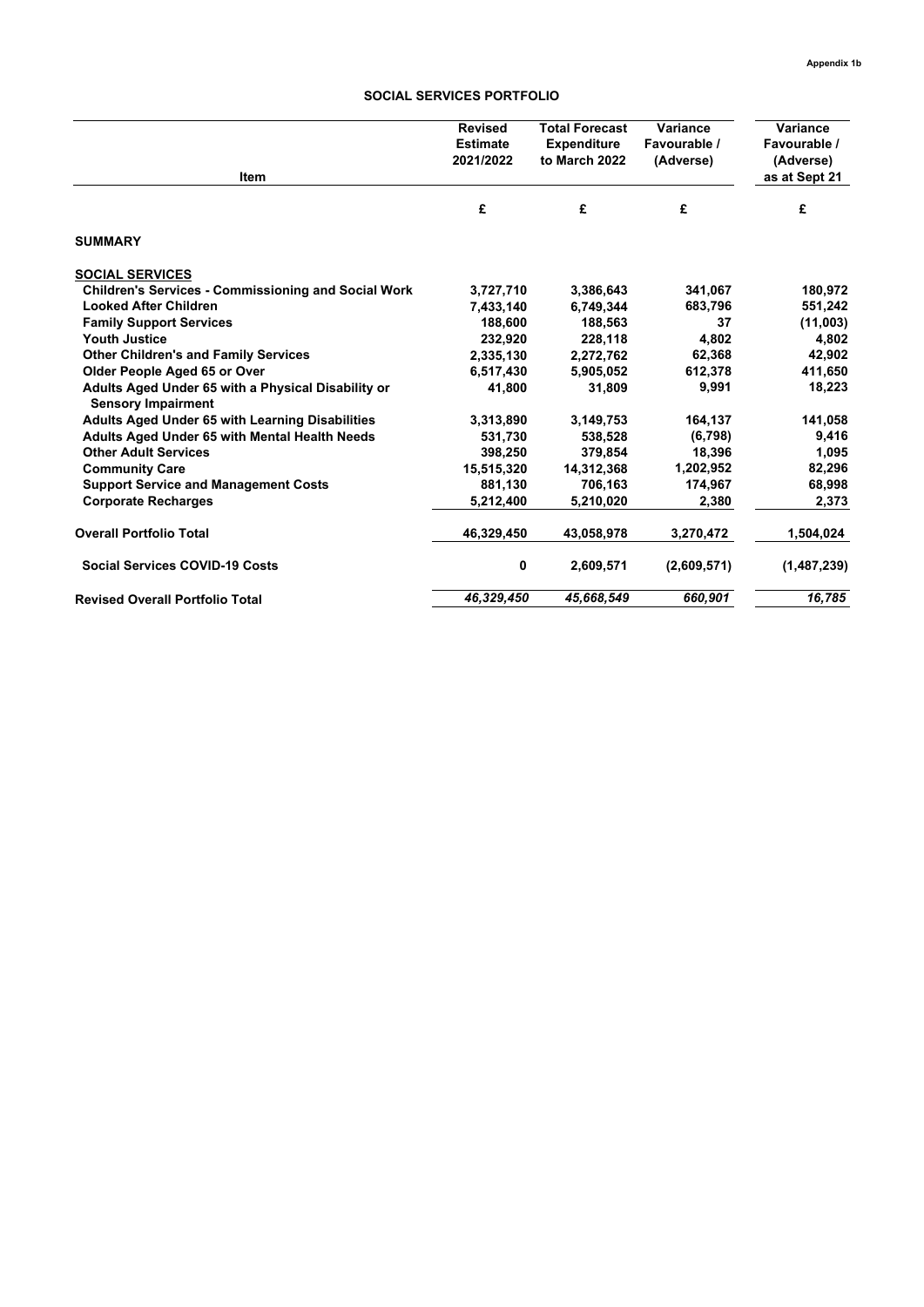# **EDUCATION PORTFOLIO**

| £<br>£<br>£<br>£<br><b>SUMMARY</b><br><b>SCHOOLS BUDGET</b><br>46,522,380<br><b>Individual Schools Budget</b><br>46,522,380<br>0<br>0<br>257,360<br><b>Education Improvement Grant</b><br>259,978<br>(2,618)<br>(4,042)<br>722,410<br><b>Other Costs</b><br>712,107<br>10,303<br>(487)<br>1,679,830<br><b>Supporting Special Education Needs</b><br>1,733,286<br>(53, 456)<br>(77, 156)<br>49,181,980<br>49,227,751<br>(45,771)<br>(81, 685)<br>Schools Budget Total Expenditure<br><b>LEA BUDGET</b><br>2,432,410<br><b>Strategic Management</b><br>2,242,244<br>190,166<br>188,752<br>2,317,310<br><b>Assuring Access to Schools</b><br>2,324,163<br>(6, 853)<br>854<br>419,760<br><b>Facilitating School Improvement</b><br>393,971<br>25,789<br>11,945<br>342,470<br><b>Supporting Special Education Needs</b><br>31,707<br>297,066<br>45,404<br>5,511,950<br>233,258<br><b>LEA Budget Total Expenditure</b><br>5,257,444<br>254,506<br><b>OTHER EDUCATION SERVICES</b><br>133,290<br>121,816<br><b>Further Education and Training</b><br>11,474<br>11,474<br>311,437<br><b>Youth Service</b><br>297,578<br>13,859<br>13,340<br>141,030<br>16,282<br><b>Other Expenditure</b><br>102,603<br>38,427<br>64,323<br><b>Education Departmental Budget</b><br>159,387<br>(95,064)<br>(17, 362)<br>23,734<br><b>Other Education Services Total Expenditure</b><br>650,080<br>681,384<br>(31, 304)<br><b>CORPORATE CHARGES</b><br>0<br>0<br><b>Corporate Support Recharges</b><br>4,360,220<br>4,360,220<br>$\overline{\boldsymbol{\mathfrak{o}}}$<br>$\overline{\boldsymbol{\theta}}$<br><b>Corporate Charges Total Expenditure</b><br>4,360,220<br>4,360,220<br>59,704,230<br>177,431<br>175,307<br><b>Total Expenditure</b><br>59,526,799<br><b>LEISURE TRUSTS</b><br><b>LEISURE TRUSTS</b><br>(8, 332)<br>(8, 332)<br><b>Aneurin Leisure Trust</b><br>2,789,760<br>2,798,092<br><b>Awen Leisure Trust</b><br>205,000<br>200,507<br>4,493<br>4,493<br><b>Sub Total</b><br>2,994,760<br>2,998,599<br>(3,839)<br>(3,839)<br><b>RETAINED SERVICES</b><br><b>Corporate Recharges</b><br>1,164,340<br>(7,636)<br>1,171,976<br>(1, 466)<br><b>General Reserve Funding Re: Staff Support</b><br>0<br>0<br>0<br><b>Sub Total</b><br>1,164,340<br>1,171,976<br>(7,636)<br>(1, 466)<br>LEISURE TRUSTS TOTAL EXPENDITURE<br>4,159,100<br>4,170,575<br>(11, 475)<br>(5,305)<br><b>Overall Portfolio Total</b><br>63,863,330<br>165,956<br>170,002<br>63,697,374<br>0<br>418,474<br>(418, 474)<br>(277,007)<br><b>Covid-19 Related Expenditure</b><br><b>Revised Overall Portfolio Total</b><br>63,863,330<br>(107, 005)<br>64,115,848<br>(252, 518) | Item | Revised<br><b>Estimate</b><br>2021/2022 | <b>Total Forecast</b><br><b>Expenditure</b><br>to March 2022 | Variance<br>Favourable /<br>(Adverse) | Variance<br>Favourable /<br>(Adverse)<br>as at Sept 21 |
|----------------------------------------------------------------------------------------------------------------------------------------------------------------------------------------------------------------------------------------------------------------------------------------------------------------------------------------------------------------------------------------------------------------------------------------------------------------------------------------------------------------------------------------------------------------------------------------------------------------------------------------------------------------------------------------------------------------------------------------------------------------------------------------------------------------------------------------------------------------------------------------------------------------------------------------------------------------------------------------------------------------------------------------------------------------------------------------------------------------------------------------------------------------------------------------------------------------------------------------------------------------------------------------------------------------------------------------------------------------------------------------------------------------------------------------------------------------------------------------------------------------------------------------------------------------------------------------------------------------------------------------------------------------------------------------------------------------------------------------------------------------------------------------------------------------------------------------------------------------------------------------------------------------------------------------------------------------------------------------------------------------------------------------------------------------------------------------------------------------------------------------------------------------------------------------------------------------------------------------------------------------------------------------------------------------------------------------------------------------------------------------------------------------------------------------------------------------------------------------------------------------------------------------------------------------------------------------------------------------------------------------|------|-----------------------------------------|--------------------------------------------------------------|---------------------------------------|--------------------------------------------------------|
|                                                                                                                                                                                                                                                                                                                                                                                                                                                                                                                                                                                                                                                                                                                                                                                                                                                                                                                                                                                                                                                                                                                                                                                                                                                                                                                                                                                                                                                                                                                                                                                                                                                                                                                                                                                                                                                                                                                                                                                                                                                                                                                                                                                                                                                                                                                                                                                                                                                                                                                                                                                                                                        |      |                                         |                                                              |                                       |                                                        |
|                                                                                                                                                                                                                                                                                                                                                                                                                                                                                                                                                                                                                                                                                                                                                                                                                                                                                                                                                                                                                                                                                                                                                                                                                                                                                                                                                                                                                                                                                                                                                                                                                                                                                                                                                                                                                                                                                                                                                                                                                                                                                                                                                                                                                                                                                                                                                                                                                                                                                                                                                                                                                                        |      |                                         |                                                              |                                       |                                                        |
|                                                                                                                                                                                                                                                                                                                                                                                                                                                                                                                                                                                                                                                                                                                                                                                                                                                                                                                                                                                                                                                                                                                                                                                                                                                                                                                                                                                                                                                                                                                                                                                                                                                                                                                                                                                                                                                                                                                                                                                                                                                                                                                                                                                                                                                                                                                                                                                                                                                                                                                                                                                                                                        |      |                                         |                                                              |                                       |                                                        |
|                                                                                                                                                                                                                                                                                                                                                                                                                                                                                                                                                                                                                                                                                                                                                                                                                                                                                                                                                                                                                                                                                                                                                                                                                                                                                                                                                                                                                                                                                                                                                                                                                                                                                                                                                                                                                                                                                                                                                                                                                                                                                                                                                                                                                                                                                                                                                                                                                                                                                                                                                                                                                                        |      |                                         |                                                              |                                       |                                                        |
|                                                                                                                                                                                                                                                                                                                                                                                                                                                                                                                                                                                                                                                                                                                                                                                                                                                                                                                                                                                                                                                                                                                                                                                                                                                                                                                                                                                                                                                                                                                                                                                                                                                                                                                                                                                                                                                                                                                                                                                                                                                                                                                                                                                                                                                                                                                                                                                                                                                                                                                                                                                                                                        |      |                                         |                                                              |                                       |                                                        |
|                                                                                                                                                                                                                                                                                                                                                                                                                                                                                                                                                                                                                                                                                                                                                                                                                                                                                                                                                                                                                                                                                                                                                                                                                                                                                                                                                                                                                                                                                                                                                                                                                                                                                                                                                                                                                                                                                                                                                                                                                                                                                                                                                                                                                                                                                                                                                                                                                                                                                                                                                                                                                                        |      |                                         |                                                              |                                       |                                                        |
|                                                                                                                                                                                                                                                                                                                                                                                                                                                                                                                                                                                                                                                                                                                                                                                                                                                                                                                                                                                                                                                                                                                                                                                                                                                                                                                                                                                                                                                                                                                                                                                                                                                                                                                                                                                                                                                                                                                                                                                                                                                                                                                                                                                                                                                                                                                                                                                                                                                                                                                                                                                                                                        |      |                                         |                                                              |                                       |                                                        |
|                                                                                                                                                                                                                                                                                                                                                                                                                                                                                                                                                                                                                                                                                                                                                                                                                                                                                                                                                                                                                                                                                                                                                                                                                                                                                                                                                                                                                                                                                                                                                                                                                                                                                                                                                                                                                                                                                                                                                                                                                                                                                                                                                                                                                                                                                                                                                                                                                                                                                                                                                                                                                                        |      |                                         |                                                              |                                       |                                                        |
|                                                                                                                                                                                                                                                                                                                                                                                                                                                                                                                                                                                                                                                                                                                                                                                                                                                                                                                                                                                                                                                                                                                                                                                                                                                                                                                                                                                                                                                                                                                                                                                                                                                                                                                                                                                                                                                                                                                                                                                                                                                                                                                                                                                                                                                                                                                                                                                                                                                                                                                                                                                                                                        |      |                                         |                                                              |                                       |                                                        |
|                                                                                                                                                                                                                                                                                                                                                                                                                                                                                                                                                                                                                                                                                                                                                                                                                                                                                                                                                                                                                                                                                                                                                                                                                                                                                                                                                                                                                                                                                                                                                                                                                                                                                                                                                                                                                                                                                                                                                                                                                                                                                                                                                                                                                                                                                                                                                                                                                                                                                                                                                                                                                                        |      |                                         |                                                              |                                       |                                                        |
|                                                                                                                                                                                                                                                                                                                                                                                                                                                                                                                                                                                                                                                                                                                                                                                                                                                                                                                                                                                                                                                                                                                                                                                                                                                                                                                                                                                                                                                                                                                                                                                                                                                                                                                                                                                                                                                                                                                                                                                                                                                                                                                                                                                                                                                                                                                                                                                                                                                                                                                                                                                                                                        |      |                                         |                                                              |                                       |                                                        |
|                                                                                                                                                                                                                                                                                                                                                                                                                                                                                                                                                                                                                                                                                                                                                                                                                                                                                                                                                                                                                                                                                                                                                                                                                                                                                                                                                                                                                                                                                                                                                                                                                                                                                                                                                                                                                                                                                                                                                                                                                                                                                                                                                                                                                                                                                                                                                                                                                                                                                                                                                                                                                                        |      |                                         |                                                              |                                       |                                                        |
|                                                                                                                                                                                                                                                                                                                                                                                                                                                                                                                                                                                                                                                                                                                                                                                                                                                                                                                                                                                                                                                                                                                                                                                                                                                                                                                                                                                                                                                                                                                                                                                                                                                                                                                                                                                                                                                                                                                                                                                                                                                                                                                                                                                                                                                                                                                                                                                                                                                                                                                                                                                                                                        |      |                                         |                                                              |                                       |                                                        |
|                                                                                                                                                                                                                                                                                                                                                                                                                                                                                                                                                                                                                                                                                                                                                                                                                                                                                                                                                                                                                                                                                                                                                                                                                                                                                                                                                                                                                                                                                                                                                                                                                                                                                                                                                                                                                                                                                                                                                                                                                                                                                                                                                                                                                                                                                                                                                                                                                                                                                                                                                                                                                                        |      |                                         |                                                              |                                       |                                                        |
|                                                                                                                                                                                                                                                                                                                                                                                                                                                                                                                                                                                                                                                                                                                                                                                                                                                                                                                                                                                                                                                                                                                                                                                                                                                                                                                                                                                                                                                                                                                                                                                                                                                                                                                                                                                                                                                                                                                                                                                                                                                                                                                                                                                                                                                                                                                                                                                                                                                                                                                                                                                                                                        |      |                                         |                                                              |                                       |                                                        |
|                                                                                                                                                                                                                                                                                                                                                                                                                                                                                                                                                                                                                                                                                                                                                                                                                                                                                                                                                                                                                                                                                                                                                                                                                                                                                                                                                                                                                                                                                                                                                                                                                                                                                                                                                                                                                                                                                                                                                                                                                                                                                                                                                                                                                                                                                                                                                                                                                                                                                                                                                                                                                                        |      |                                         |                                                              |                                       |                                                        |
|                                                                                                                                                                                                                                                                                                                                                                                                                                                                                                                                                                                                                                                                                                                                                                                                                                                                                                                                                                                                                                                                                                                                                                                                                                                                                                                                                                                                                                                                                                                                                                                                                                                                                                                                                                                                                                                                                                                                                                                                                                                                                                                                                                                                                                                                                                                                                                                                                                                                                                                                                                                                                                        |      |                                         |                                                              |                                       |                                                        |
|                                                                                                                                                                                                                                                                                                                                                                                                                                                                                                                                                                                                                                                                                                                                                                                                                                                                                                                                                                                                                                                                                                                                                                                                                                                                                                                                                                                                                                                                                                                                                                                                                                                                                                                                                                                                                                                                                                                                                                                                                                                                                                                                                                                                                                                                                                                                                                                                                                                                                                                                                                                                                                        |      |                                         |                                                              |                                       |                                                        |
|                                                                                                                                                                                                                                                                                                                                                                                                                                                                                                                                                                                                                                                                                                                                                                                                                                                                                                                                                                                                                                                                                                                                                                                                                                                                                                                                                                                                                                                                                                                                                                                                                                                                                                                                                                                                                                                                                                                                                                                                                                                                                                                                                                                                                                                                                                                                                                                                                                                                                                                                                                                                                                        |      |                                         |                                                              |                                       |                                                        |
|                                                                                                                                                                                                                                                                                                                                                                                                                                                                                                                                                                                                                                                                                                                                                                                                                                                                                                                                                                                                                                                                                                                                                                                                                                                                                                                                                                                                                                                                                                                                                                                                                                                                                                                                                                                                                                                                                                                                                                                                                                                                                                                                                                                                                                                                                                                                                                                                                                                                                                                                                                                                                                        |      |                                         |                                                              |                                       |                                                        |
|                                                                                                                                                                                                                                                                                                                                                                                                                                                                                                                                                                                                                                                                                                                                                                                                                                                                                                                                                                                                                                                                                                                                                                                                                                                                                                                                                                                                                                                                                                                                                                                                                                                                                                                                                                                                                                                                                                                                                                                                                                                                                                                                                                                                                                                                                                                                                                                                                                                                                                                                                                                                                                        |      |                                         |                                                              |                                       |                                                        |
|                                                                                                                                                                                                                                                                                                                                                                                                                                                                                                                                                                                                                                                                                                                                                                                                                                                                                                                                                                                                                                                                                                                                                                                                                                                                                                                                                                                                                                                                                                                                                                                                                                                                                                                                                                                                                                                                                                                                                                                                                                                                                                                                                                                                                                                                                                                                                                                                                                                                                                                                                                                                                                        |      |                                         |                                                              |                                       |                                                        |
|                                                                                                                                                                                                                                                                                                                                                                                                                                                                                                                                                                                                                                                                                                                                                                                                                                                                                                                                                                                                                                                                                                                                                                                                                                                                                                                                                                                                                                                                                                                                                                                                                                                                                                                                                                                                                                                                                                                                                                                                                                                                                                                                                                                                                                                                                                                                                                                                                                                                                                                                                                                                                                        |      |                                         |                                                              |                                       |                                                        |
|                                                                                                                                                                                                                                                                                                                                                                                                                                                                                                                                                                                                                                                                                                                                                                                                                                                                                                                                                                                                                                                                                                                                                                                                                                                                                                                                                                                                                                                                                                                                                                                                                                                                                                                                                                                                                                                                                                                                                                                                                                                                                                                                                                                                                                                                                                                                                                                                                                                                                                                                                                                                                                        |      |                                         |                                                              |                                       |                                                        |
|                                                                                                                                                                                                                                                                                                                                                                                                                                                                                                                                                                                                                                                                                                                                                                                                                                                                                                                                                                                                                                                                                                                                                                                                                                                                                                                                                                                                                                                                                                                                                                                                                                                                                                                                                                                                                                                                                                                                                                                                                                                                                                                                                                                                                                                                                                                                                                                                                                                                                                                                                                                                                                        |      |                                         |                                                              |                                       |                                                        |
|                                                                                                                                                                                                                                                                                                                                                                                                                                                                                                                                                                                                                                                                                                                                                                                                                                                                                                                                                                                                                                                                                                                                                                                                                                                                                                                                                                                                                                                                                                                                                                                                                                                                                                                                                                                                                                                                                                                                                                                                                                                                                                                                                                                                                                                                                                                                                                                                                                                                                                                                                                                                                                        |      |                                         |                                                              |                                       |                                                        |
|                                                                                                                                                                                                                                                                                                                                                                                                                                                                                                                                                                                                                                                                                                                                                                                                                                                                                                                                                                                                                                                                                                                                                                                                                                                                                                                                                                                                                                                                                                                                                                                                                                                                                                                                                                                                                                                                                                                                                                                                                                                                                                                                                                                                                                                                                                                                                                                                                                                                                                                                                                                                                                        |      |                                         |                                                              |                                       |                                                        |
|                                                                                                                                                                                                                                                                                                                                                                                                                                                                                                                                                                                                                                                                                                                                                                                                                                                                                                                                                                                                                                                                                                                                                                                                                                                                                                                                                                                                                                                                                                                                                                                                                                                                                                                                                                                                                                                                                                                                                                                                                                                                                                                                                                                                                                                                                                                                                                                                                                                                                                                                                                                                                                        |      |                                         |                                                              |                                       |                                                        |
|                                                                                                                                                                                                                                                                                                                                                                                                                                                                                                                                                                                                                                                                                                                                                                                                                                                                                                                                                                                                                                                                                                                                                                                                                                                                                                                                                                                                                                                                                                                                                                                                                                                                                                                                                                                                                                                                                                                                                                                                                                                                                                                                                                                                                                                                                                                                                                                                                                                                                                                                                                                                                                        |      |                                         |                                                              |                                       |                                                        |
|                                                                                                                                                                                                                                                                                                                                                                                                                                                                                                                                                                                                                                                                                                                                                                                                                                                                                                                                                                                                                                                                                                                                                                                                                                                                                                                                                                                                                                                                                                                                                                                                                                                                                                                                                                                                                                                                                                                                                                                                                                                                                                                                                                                                                                                                                                                                                                                                                                                                                                                                                                                                                                        |      |                                         |                                                              |                                       |                                                        |
|                                                                                                                                                                                                                                                                                                                                                                                                                                                                                                                                                                                                                                                                                                                                                                                                                                                                                                                                                                                                                                                                                                                                                                                                                                                                                                                                                                                                                                                                                                                                                                                                                                                                                                                                                                                                                                                                                                                                                                                                                                                                                                                                                                                                                                                                                                                                                                                                                                                                                                                                                                                                                                        |      |                                         |                                                              |                                       |                                                        |
|                                                                                                                                                                                                                                                                                                                                                                                                                                                                                                                                                                                                                                                                                                                                                                                                                                                                                                                                                                                                                                                                                                                                                                                                                                                                                                                                                                                                                                                                                                                                                                                                                                                                                                                                                                                                                                                                                                                                                                                                                                                                                                                                                                                                                                                                                                                                                                                                                                                                                                                                                                                                                                        |      |                                         |                                                              |                                       |                                                        |
|                                                                                                                                                                                                                                                                                                                                                                                                                                                                                                                                                                                                                                                                                                                                                                                                                                                                                                                                                                                                                                                                                                                                                                                                                                                                                                                                                                                                                                                                                                                                                                                                                                                                                                                                                                                                                                                                                                                                                                                                                                                                                                                                                                                                                                                                                                                                                                                                                                                                                                                                                                                                                                        |      |                                         |                                                              |                                       |                                                        |
|                                                                                                                                                                                                                                                                                                                                                                                                                                                                                                                                                                                                                                                                                                                                                                                                                                                                                                                                                                                                                                                                                                                                                                                                                                                                                                                                                                                                                                                                                                                                                                                                                                                                                                                                                                                                                                                                                                                                                                                                                                                                                                                                                                                                                                                                                                                                                                                                                                                                                                                                                                                                                                        |      |                                         |                                                              |                                       |                                                        |
|                                                                                                                                                                                                                                                                                                                                                                                                                                                                                                                                                                                                                                                                                                                                                                                                                                                                                                                                                                                                                                                                                                                                                                                                                                                                                                                                                                                                                                                                                                                                                                                                                                                                                                                                                                                                                                                                                                                                                                                                                                                                                                                                                                                                                                                                                                                                                                                                                                                                                                                                                                                                                                        |      |                                         |                                                              |                                       |                                                        |
|                                                                                                                                                                                                                                                                                                                                                                                                                                                                                                                                                                                                                                                                                                                                                                                                                                                                                                                                                                                                                                                                                                                                                                                                                                                                                                                                                                                                                                                                                                                                                                                                                                                                                                                                                                                                                                                                                                                                                                                                                                                                                                                                                                                                                                                                                                                                                                                                                                                                                                                                                                                                                                        |      |                                         |                                                              |                                       |                                                        |
|                                                                                                                                                                                                                                                                                                                                                                                                                                                                                                                                                                                                                                                                                                                                                                                                                                                                                                                                                                                                                                                                                                                                                                                                                                                                                                                                                                                                                                                                                                                                                                                                                                                                                                                                                                                                                                                                                                                                                                                                                                                                                                                                                                                                                                                                                                                                                                                                                                                                                                                                                                                                                                        |      |                                         |                                                              |                                       |                                                        |
|                                                                                                                                                                                                                                                                                                                                                                                                                                                                                                                                                                                                                                                                                                                                                                                                                                                                                                                                                                                                                                                                                                                                                                                                                                                                                                                                                                                                                                                                                                                                                                                                                                                                                                                                                                                                                                                                                                                                                                                                                                                                                                                                                                                                                                                                                                                                                                                                                                                                                                                                                                                                                                        |      |                                         |                                                              |                                       |                                                        |
|                                                                                                                                                                                                                                                                                                                                                                                                                                                                                                                                                                                                                                                                                                                                                                                                                                                                                                                                                                                                                                                                                                                                                                                                                                                                                                                                                                                                                                                                                                                                                                                                                                                                                                                                                                                                                                                                                                                                                                                                                                                                                                                                                                                                                                                                                                                                                                                                                                                                                                                                                                                                                                        |      |                                         |                                                              |                                       |                                                        |
|                                                                                                                                                                                                                                                                                                                                                                                                                                                                                                                                                                                                                                                                                                                                                                                                                                                                                                                                                                                                                                                                                                                                                                                                                                                                                                                                                                                                                                                                                                                                                                                                                                                                                                                                                                                                                                                                                                                                                                                                                                                                                                                                                                                                                                                                                                                                                                                                                                                                                                                                                                                                                                        |      |                                         |                                                              |                                       |                                                        |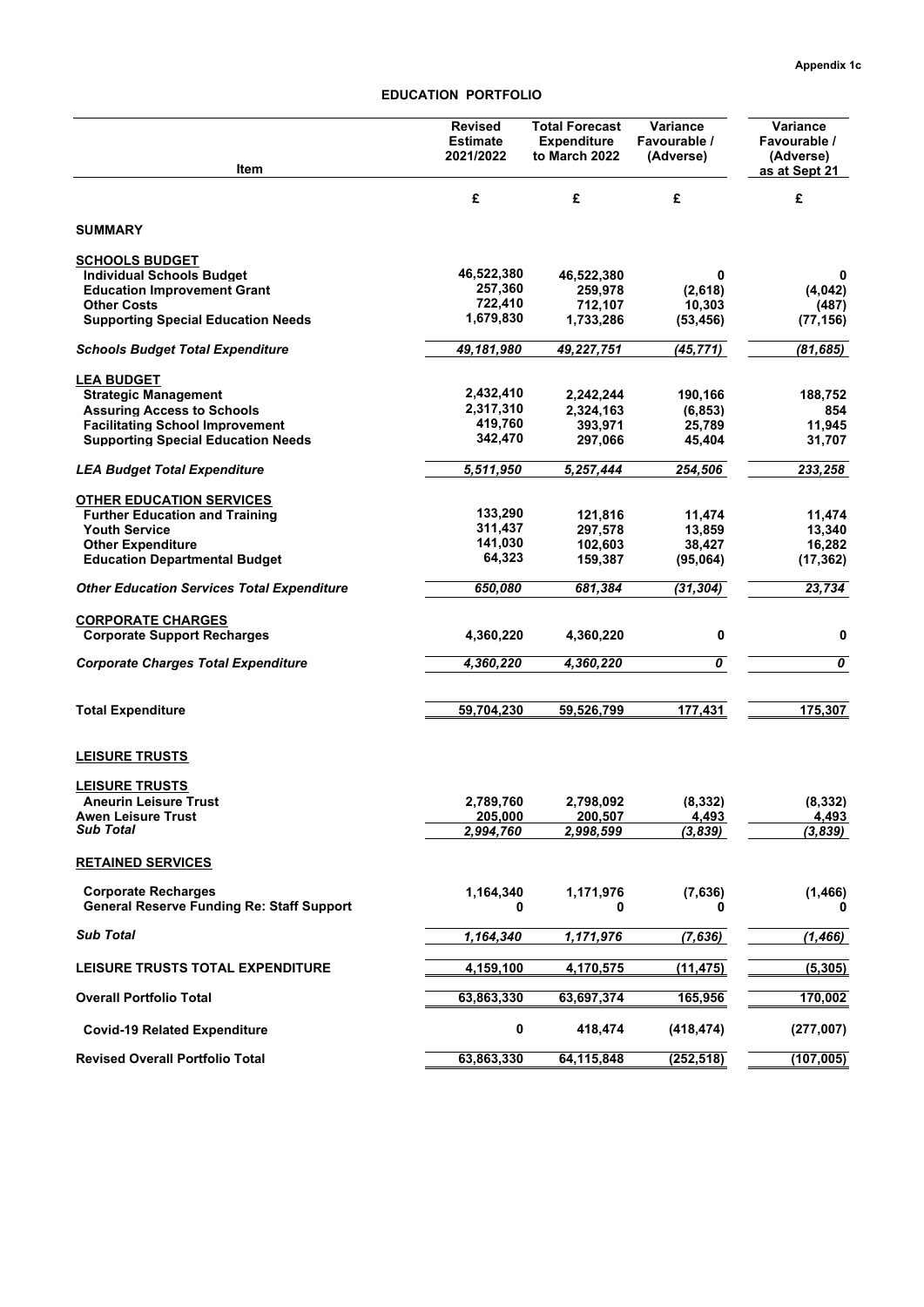#### **ECONOMY PORTFOLIO**

| Item                                                    | <b>Revised</b><br><b>Estimate</b><br>2021/2022 | <b>Total Forecast</b><br><b>Expenditure to</b><br><b>March 2022</b> | Variance<br>Favourable /<br>(Adverse) | Variance<br>Favourable /<br>(Adverse)<br>as at<br>September 21 |
|---------------------------------------------------------|------------------------------------------------|---------------------------------------------------------------------|---------------------------------------|----------------------------------------------------------------|
|                                                         | £                                              | £                                                                   | £                                     | £                                                              |
| <b>SUMMARY</b>                                          |                                                |                                                                     |                                       |                                                                |
| <b>DEPARTMENTAL SERVICES</b>                            |                                                |                                                                     |                                       |                                                                |
| Economic Strategy and Development - Departmental Budget | 1,504                                          | 2,045                                                               | (541)                                 | (541)                                                          |
| <b>Estates Management - Rechargeable</b>                | (1)                                            | (1,045)                                                             | 1,044                                 | 1,044                                                          |
| <b>Sub Total</b>                                        | 1,503                                          | 1,000                                                               | 503                                   | 503                                                            |
| <b>ECONOMY SERVICES</b>                                 |                                                |                                                                     |                                       |                                                                |
| <b>Affordable Housing</b>                               | 0                                              | 0                                                                   | 0                                     | 0                                                              |
| <b>Aspire</b>                                           | 0                                              | 0                                                                   | 0                                     | $\mathbf 0$                                                    |
| <b>Community Benefits Investment</b>                    | O                                              | 0                                                                   | U                                     | $\Omega$                                                       |
| <b>CSCS</b>                                             | (10, 200)                                      | 810                                                                 | (11, 010)                             | (11,010)                                                       |
| <b>Destination Management</b>                           | 16,473                                         | 16,473                                                              | 0                                     | 0                                                              |
| <b>DRIvE</b>                                            | 0                                              | 0                                                                   | 0                                     | 0                                                              |
| <b>Financial Support to Business</b>                    | 4,276                                          | 4,276                                                               | 0                                     | $\mathbf 0$                                                    |
| <b>General Offices</b>                                  | (53, 783)                                      | (53, 783)                                                           | $\bf{0}$                              | $\Omega$                                                       |
| <b>Industrial Land</b>                                  | 7,195                                          | 7,006                                                               | 189                                   | 189                                                            |
| Inspire                                                 | 0                                              | 0                                                                   | 0                                     | 0                                                              |
| <b>Nursery Units/Misc. Industrial Premises</b>          | (694, 037)                                     | (694, 037)                                                          | 0                                     | 0                                                              |
| Pentagon                                                | 0                                              | 0                                                                   | n                                     | 0                                                              |
| <b>Regeneration Projects</b>                            | 4,998                                          | 4,998                                                               | 0                                     | $\mathbf 0$                                                    |
| <b>Resilient Project</b>                                | 0                                              | 0                                                                   | <sup>0</sup>                          | $\Omega$                                                       |
| <b>Estates Management Non Rechargeable</b>              | (94, 780)                                      | (87, 707)                                                           | (7,073)                               | (7,071)                                                        |
| <b>Sub Total</b>                                        | (819, 858)                                     | (801, 964)                                                          | (17, 894)                             | (17, 892)                                                      |
| <b>Corporate Recharges</b>                              | 2,369,375                                      | 2,369,375                                                           | 0                                     | 0                                                              |
| <b>Funding from General Reserves</b>                    | 0                                              |                                                                     | $\bf{0}$                              | 0                                                              |
| <b>Total Expenditure</b>                                | 1,551,020                                      | 1,568,411                                                           | (17, 391)                             | (17, 389)                                                      |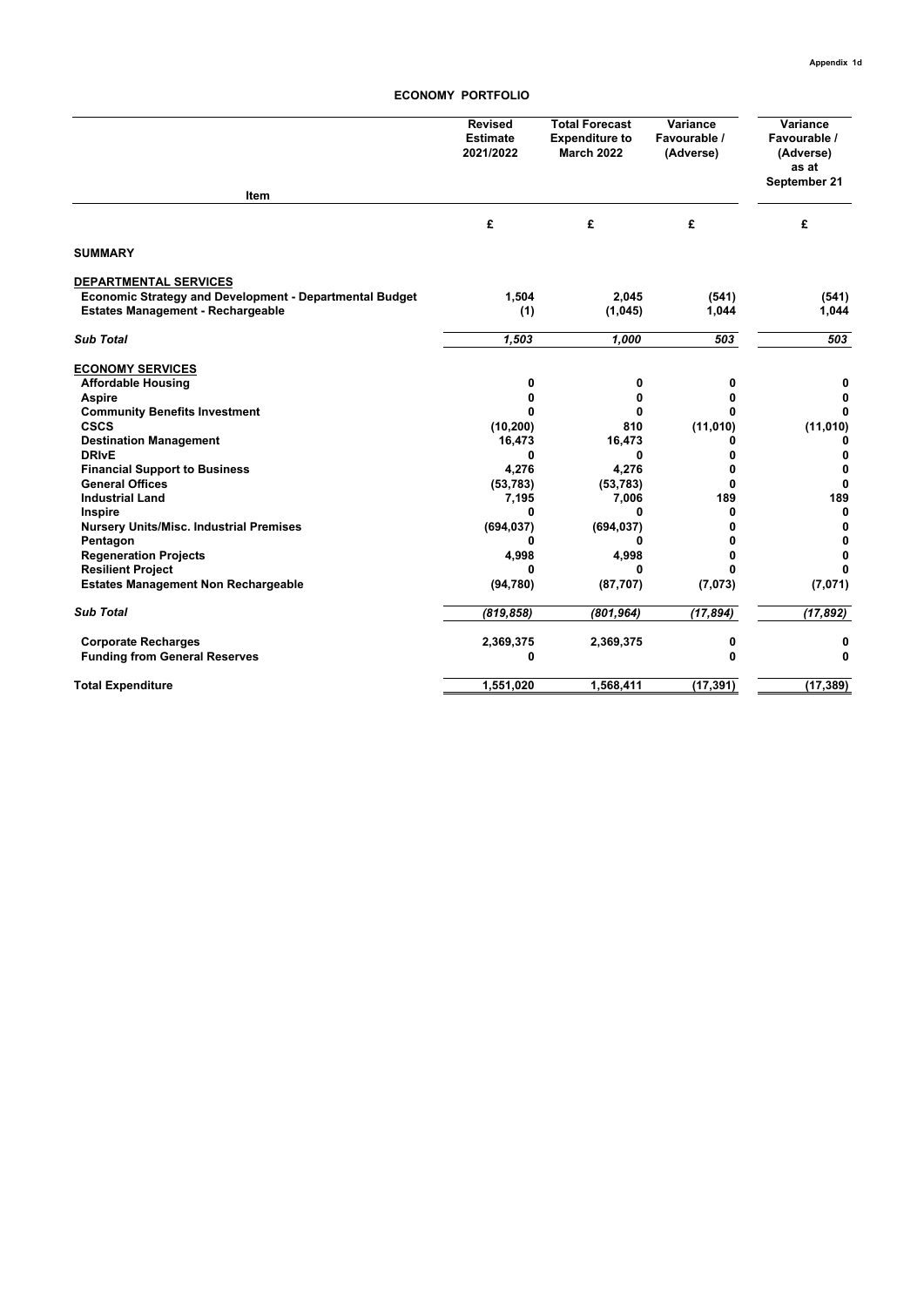| Item                                                                                                                                                                                              | <b>Total Forecast</b><br><b>Revised</b><br><b>Estimate</b><br><b>Expenditure</b><br>2021/2022<br>to March 2022 |                                                       | Variance<br>Favourable /<br>(Adverse)     | Variance<br>Favourable /<br>(Adverse)<br>as at<br>September<br>2021 |  |
|---------------------------------------------------------------------------------------------------------------------------------------------------------------------------------------------------|----------------------------------------------------------------------------------------------------------------|-------------------------------------------------------|-------------------------------------------|---------------------------------------------------------------------|--|
|                                                                                                                                                                                                   | £                                                                                                              | £                                                     | £                                         | £                                                                   |  |
| <b>SUMMARY</b>                                                                                                                                                                                    |                                                                                                                |                                                       |                                           |                                                                     |  |
| <b>COMMUNITY SERVICES</b>                                                                                                                                                                         |                                                                                                                |                                                       |                                           |                                                                     |  |
| DEPARTMENTAL SERVICES<br><b>Environment Department - Corporate</b><br><b>Environmental Services Division</b><br><b>Technical Services - Engineering &amp;</b><br><b>Property Management</b>       | 0<br>(629)<br>9,940                                                                                            | (37,069)<br>(31, 198)<br>9,940                        | 37,069<br>30,569<br>0                     | 37,983<br>25,279<br>0                                               |  |
| <b>Sub Total</b>                                                                                                                                                                                  | 9,311                                                                                                          | (58, 327)                                             | 67,638                                    | 63,262                                                              |  |
| <b>WASTE SERVICES</b><br><b>Waste Services Team</b>                                                                                                                                               | $\pmb{0}$                                                                                                      | $\pmb{0}$                                             | $\pmb{0}$                                 | $\pmb{0}$                                                           |  |
| <b>Sub Total</b>                                                                                                                                                                                  | 0                                                                                                              | 0                                                     | 0                                         | 0                                                                   |  |
| <b>WASTE COLLECTION</b><br><b>Household and Trade Waste Collectio</b><br><b>Recycling Collection</b><br><b>Bulky Waste Collection</b>                                                             | 616,930<br>2,088,970<br>(2, 440)                                                                               | 616,418<br>2,394,710<br>(9,058)                       | 512<br>(305, 740)<br>6,618                | (2, 237)<br>(137, 059)<br>10,428                                    |  |
| <b>Sub Total</b>                                                                                                                                                                                  | 2,703,460                                                                                                      | 3,002,070                                             | (298, 610)                                | (128, 868)                                                          |  |
| <b>WASTE TRANSFER</b><br><b>Civic Amenity Sites</b><br><b>HWRC Roseheyworth</b><br><b>Transfer Station</b>                                                                                        | 252,950<br>302,750<br>630,940                                                                                  | 327,353<br>246,165<br>569,272                         | (74, 403)<br>56,585<br>61,668             | (60, 904)<br>55,069<br>1,146                                        |  |
| <b>Sub Total</b>                                                                                                                                                                                  | 1,186,640                                                                                                      | 1,142,790                                             | 43,850                                    | (4, 689)                                                            |  |
| <b>WASTE DISPOSAL</b><br><b>Disposal Of Waste</b><br><b>Recycling Disposal</b><br>Trade Waste Collection, Transfer & Di                                                                           | 1,028,490<br>31,250<br>(24, 930)                                                                               | 1,043,423<br>(92, 180)<br>(35, 669)                   | (14, 933)<br>123,430<br>10,739            | (47, 997)<br>(23, 635)<br>(9,043)                                   |  |
| <b>Sub Total</b>                                                                                                                                                                                  | 1,034,810                                                                                                      | 915,574                                               | 119,236                                   | (80, 675)                                                           |  |
| <b>PUBLIC SERVICES</b><br><b>County Borough Cleansing</b><br><b>Cemeteries / Crematorium</b><br><b>Grounds Maintenance</b><br><b>Countryside Recreation Sites</b><br><b>General Entertainment</b> | 1,094,140<br>(279, 475)<br>959,000<br>36,690<br>2,440                                                          | 1,094,161<br>(272, 922)<br>945,552<br>35,212<br>2,430 | (21)<br>(6, 553)<br>13,448<br>1,478<br>10 | 338<br>(7, 474)<br>17<br>1,478<br>10                                |  |
| <b>Sub Total</b>                                                                                                                                                                                  | 1,812,795                                                                                                      | 1,804,433                                             | 8,362                                     | (5, 631)                                                            |  |

**FACILITIES MANAGEMENT**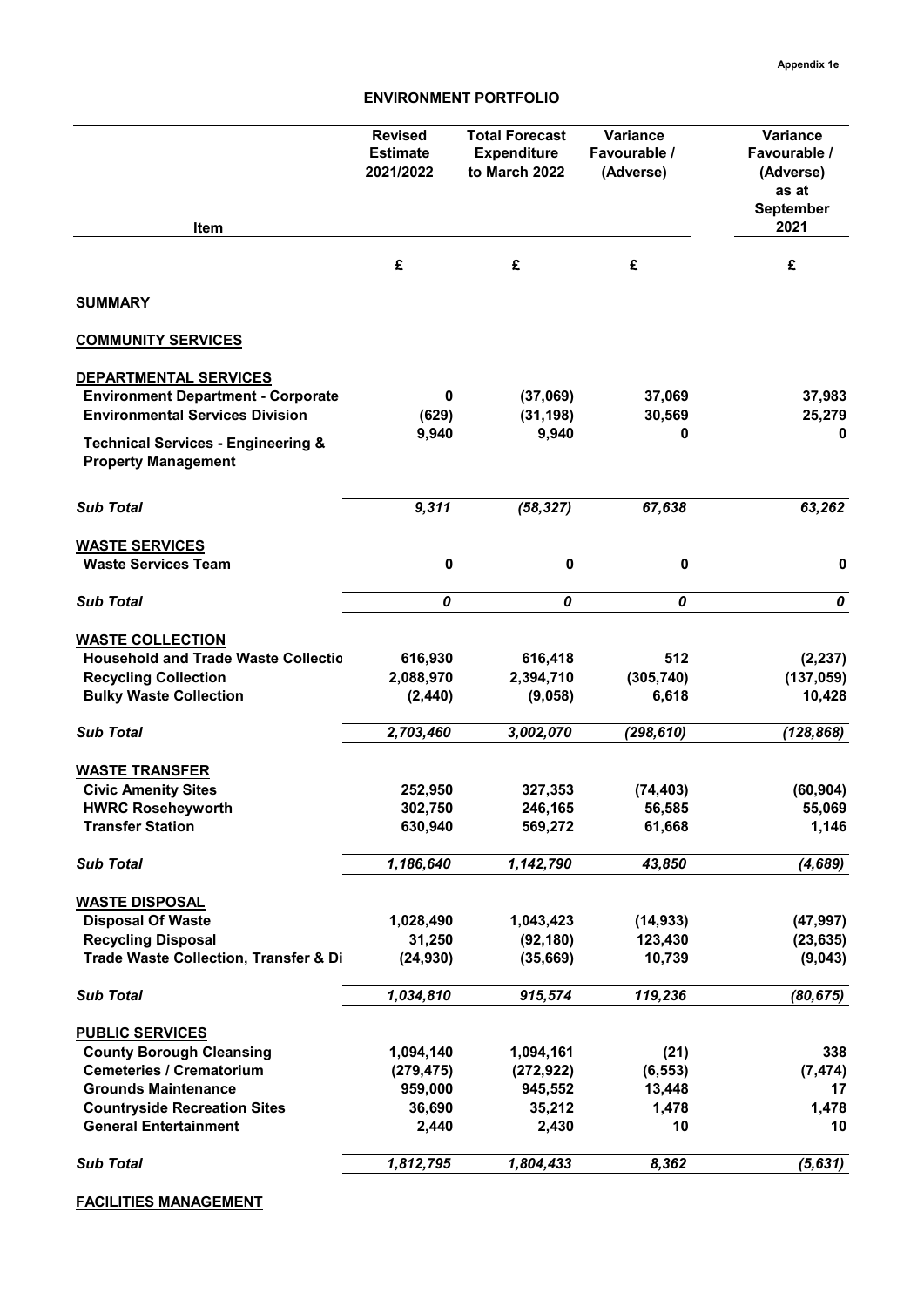| Item                                                            | <b>Revised</b><br><b>Estimate</b><br>2021/2022 | <b>Total Forecast</b><br><b>Expenditure</b><br>to March 2022 | Variance<br>Favourable /<br>(Adverse) | Variance<br>Favourable /<br>(Adverse)<br>as at<br>September<br>2021 |
|-----------------------------------------------------------------|------------------------------------------------|--------------------------------------------------------------|---------------------------------------|---------------------------------------------------------------------|
|                                                                 | £                                              | £                                                            | £                                     | £                                                                   |
| <b>Corporate Landlord</b>                                       | 1,586,172                                      | 1,588,969                                                    | (2,797)                               | 35,637                                                              |
| <b>Corporate Property</b>                                       | 11,720                                         | 11,720                                                       | 0                                     | (2)                                                                 |
| <b>Building Cleaning</b>                                        | 120,860                                        | 120,860                                                      | 0                                     | 4                                                                   |
| <b>Catering Account</b>                                         | 158,300                                        | 158,300                                                      | 0                                     | 0                                                                   |
| <b>Appetite For Life</b>                                        | 43,710                                         | 43,710                                                       | 0                                     | $\mathbf 0$                                                         |
| <b>School Breakfast Club</b>                                    | 394,180                                        | 394,180                                                      | 0                                     | 0                                                                   |
| <b>Sub Total</b>                                                | 2,314,942                                      | 2,317,739                                                    | (2, 797)                              | 35,639                                                              |
| <b>HIGHWAYS &amp; ROADS SERVICES</b>                            |                                                |                                                              |                                       |                                                                     |
| <b>Highways - Street Care Team</b>                              | 0                                              | 131                                                          | (131)                                 | 315                                                                 |
| <b>Non Operational Land</b>                                     | 1,460                                          | 1,460                                                        | 0                                     | 0                                                                   |
| <b>Licensing (Highway Permits)</b>                              | (51, 190)                                      | (39, 013)                                                    | (12, 177)                             | 0                                                                   |
| <b>Shopping Arcade, Abertillery</b>                             | 2,780                                          | 2,780                                                        | 0                                     | $\pmb{0}$                                                           |
| <b>Road and Street Works Acts</b>                               | (16, 260)                                      | (16, 260)                                                    | 0                                     | 0                                                                   |
| <b>Multi-Storey Car Parks</b>                                   | 254,488                                        | 254,488                                                      | 0                                     | $\mathbf{0}$                                                        |
| <b>On Street Parking</b>                                        | 1,100                                          | 1,100                                                        | 0                                     | $\mathbf 0$                                                         |
| <b>Surface Car Parks</b>                                        | 31,790                                         | 31,790                                                       | 0                                     | $\mathbf 0$                                                         |
| <b>Public Transport Co-Ordination</b>                           | 910                                            | 910                                                          | 0                                     | $\pmb{0}$                                                           |
| <b>Bridges</b>                                                  | 77,590                                         | 77,590                                                       | 0                                     | 0                                                                   |
| <b>Structural Maintenance (Principal</b><br>and Other Roads)    | 173,668                                        | 187,732                                                      | (14, 064)                             | 0                                                                   |
| <b>Environmental Maintenance</b><br>(Principal and Other Roads) | 19,440                                         | 19,440                                                       | 0                                     | 0                                                                   |
| <b>Safety Maintenance (Principal and</b><br><b>Other Roads)</b> | 40,668                                         | 40,668                                                       | 0                                     | 12                                                                  |
| <b>Routine Repairs (Principal and Other</b><br>Roads)           | 869,431                                        | 882,194                                                      | (12, 763)                             | 3,710                                                               |
| <b>Street Lighting</b>                                          | 1,191,780                                      | 1,191,780                                                    | 0                                     | 0                                                                   |
| <b>Winter Maintenance</b>                                       | 390,020                                        | 434,519                                                      | (44, 499)                             | $\bf{0}$                                                            |
| <b>Sub Total</b>                                                | 2,987,675                                      | 3,071,309                                                    | (83, 634)                             | 4,037                                                               |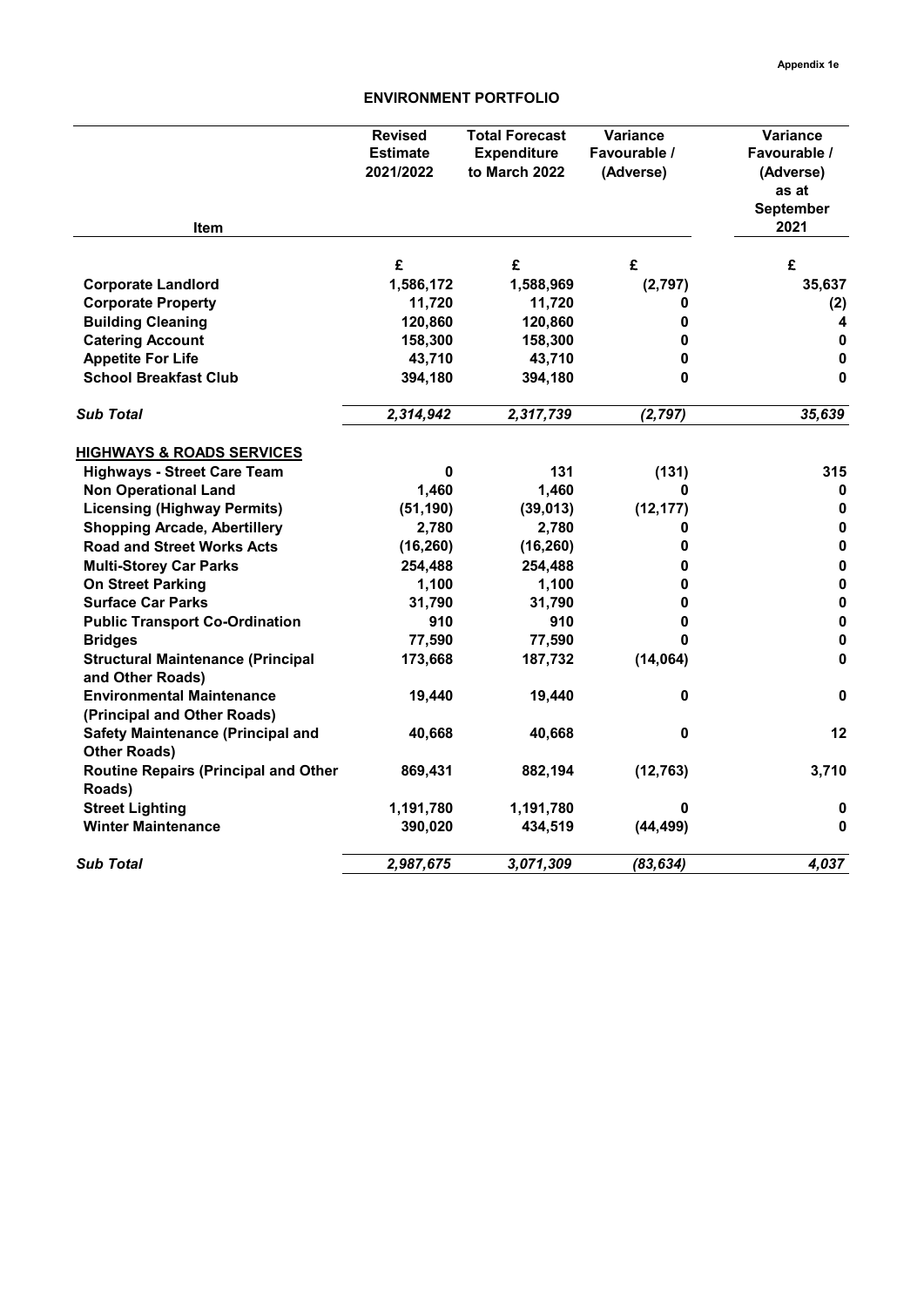|                                                                  | <b>Revised</b><br><b>Estimate</b><br>2021/2022 | <b>Total Forecast</b><br><b>Expenditure</b><br>to March 2022 | Variance<br>Favourable /<br>(Adverse) | Variance<br>Favourable /<br>(Adverse)<br>as at<br><b>September</b> |
|------------------------------------------------------------------|------------------------------------------------|--------------------------------------------------------------|---------------------------------------|--------------------------------------------------------------------|
| Item                                                             |                                                |                                                              |                                       | 2021                                                               |
|                                                                  | £                                              | £                                                            | £                                     | £                                                                  |
| <b>TRANSPORT SERVICES</b>                                        |                                                |                                                              |                                       |                                                                    |
| <b>Traffic Orders</b>                                            | (22, 475)                                      | (63, 723)                                                    | 41,248                                | 0                                                                  |
| <b>Highways Adoptions</b>                                        | (9,750)                                        | (9,750)                                                      | 0                                     | 0                                                                  |
| <b>Traffic / Accident Research</b>                               | 15,690                                         | 15,690                                                       | 0                                     | 0                                                                  |
| <b>Traffic Management</b>                                        | 6,760<br>0                                     | 6,760<br>0                                                   | 0<br>0                                | 0<br>0                                                             |
| <b>Civil Parking Enforcement</b><br><b>Road Safety Education</b> | 18,330                                         | 18,330                                                       | 0                                     | 0                                                                  |
| <b>Crossing Patrols</b>                                          | 151,540                                        | 150,708                                                      | 832                                   | 1,536                                                              |
| <b>Concessionary fares and Support to</b>                        | 281,050                                        | 281,050                                                      | 0                                     | 0                                                                  |
| <b>Operators</b>                                                 |                                                |                                                              |                                       |                                                                    |
| <b>Local Transport Plans</b>                                     | 2,620                                          | 2,620                                                        | 0                                     | 0                                                                  |
| <b>Home to School Transport</b>                                  | 0                                              | 0                                                            | 0                                     | 0                                                                  |
| <b>Transport and Heavy Plant</b>                                 | 79,780                                         | 79,780                                                       | 0                                     | 0                                                                  |
|                                                                  |                                                |                                                              |                                       |                                                                    |
| <b>Sub Total</b>                                                 | 523,545                                        | 481,465                                                      | 42,080                                | 1,536                                                              |
| <b>CULTURAL &amp; ENVIRONMENTAL SERVICES</b>                     |                                                |                                                              |                                       |                                                                    |
| <b>General Administration and Markets</b>                        | (25, 962)                                      | (9,783)                                                      | (16, 179)                             | 0                                                                  |
| <b>Countryside Programme and Manager</b>                         | 1,710                                          | 1,710                                                        | 0                                     | 0                                                                  |
| <b>Landscaping and Afforestation</b>                             | 20,290                                         | 20,290                                                       | 0                                     | 0                                                                  |
| Reservoirs, Tips, Quarries and Mines                             | 10,130                                         | 10,130                                                       | 0                                     | 0                                                                  |
| <b>Flood Defence And Land Drainage</b>                           | 55,380                                         | 55,380                                                       | 0                                     | 0                                                                  |
| <b>ENRaW</b>                                                     | 0                                              | 0                                                            | 0                                     | 0                                                                  |
| <b>City Deal</b>                                                 | 97,200                                         | 97,200                                                       | 0                                     | 0                                                                  |
| <b>Sub Total</b>                                                 | 158,748                                        | 174,927                                                      | (16, 179)                             | 0                                                                  |
| <b>COMMUNITY SERVICES TOTAL</b><br><b>EXPENDITURE</b>            | 12,731,926                                     | 12,851,980                                                   | (120, 054)                            | (115, 389)                                                         |
| <b>PUBLIC PROTECTION</b>                                         |                                                |                                                              |                                       |                                                                    |
| <b>DEPARTMENTAL SERVICES</b>                                     |                                                |                                                              |                                       |                                                                    |
| <b>Environmental Health</b>                                      | (2,728)                                        | 15,950                                                       | (18, 678)                             | (11, 912)                                                          |
| <b>Sub Total</b>                                                 | (2, 728)                                       | 15,950                                                       | (18, 678)                             | (11, 912)                                                          |
| <b>CARAVAN SITES</b>                                             |                                                |                                                              |                                       |                                                                    |
| <b>Cwmcrachen Caravan Site</b>                                   | (42, 710)                                      | (23, 112)                                                    | (19, 598)                             | 144                                                                |
| <b>Sub Total</b>                                                 | (42, 710)                                      | (23, 112)                                                    | (19, 598)                             | 144                                                                |
| <b>ENVIRONMENTAL HEALTH</b>                                      |                                                |                                                              |                                       |                                                                    |
| <b>Food Safety</b>                                               | 6,270                                          | 6,596                                                        | (326)                                 | 1,831                                                              |
| <b>Control of Pollution</b>                                      | 9,390                                          | 10,102                                                       | (712)                                 | 707                                                                |
| Dog Wardens                                                      | 1,470                                          | 1,470                                                        | 0                                     | 0                                                                  |
| <b>Animal Health and Welfare</b>                                 | 23,360                                         | 20,378                                                       | 2,982                                 | 3,333                                                              |
| <b>Pest Control</b>                                              | 62,000                                         | 60,003                                                       | 1,997                                 | 1,997                                                              |
| <b>Littering and Dog Control Orders</b>                          | 0                                              | 307                                                          | (307)                                 | (1, 305)                                                           |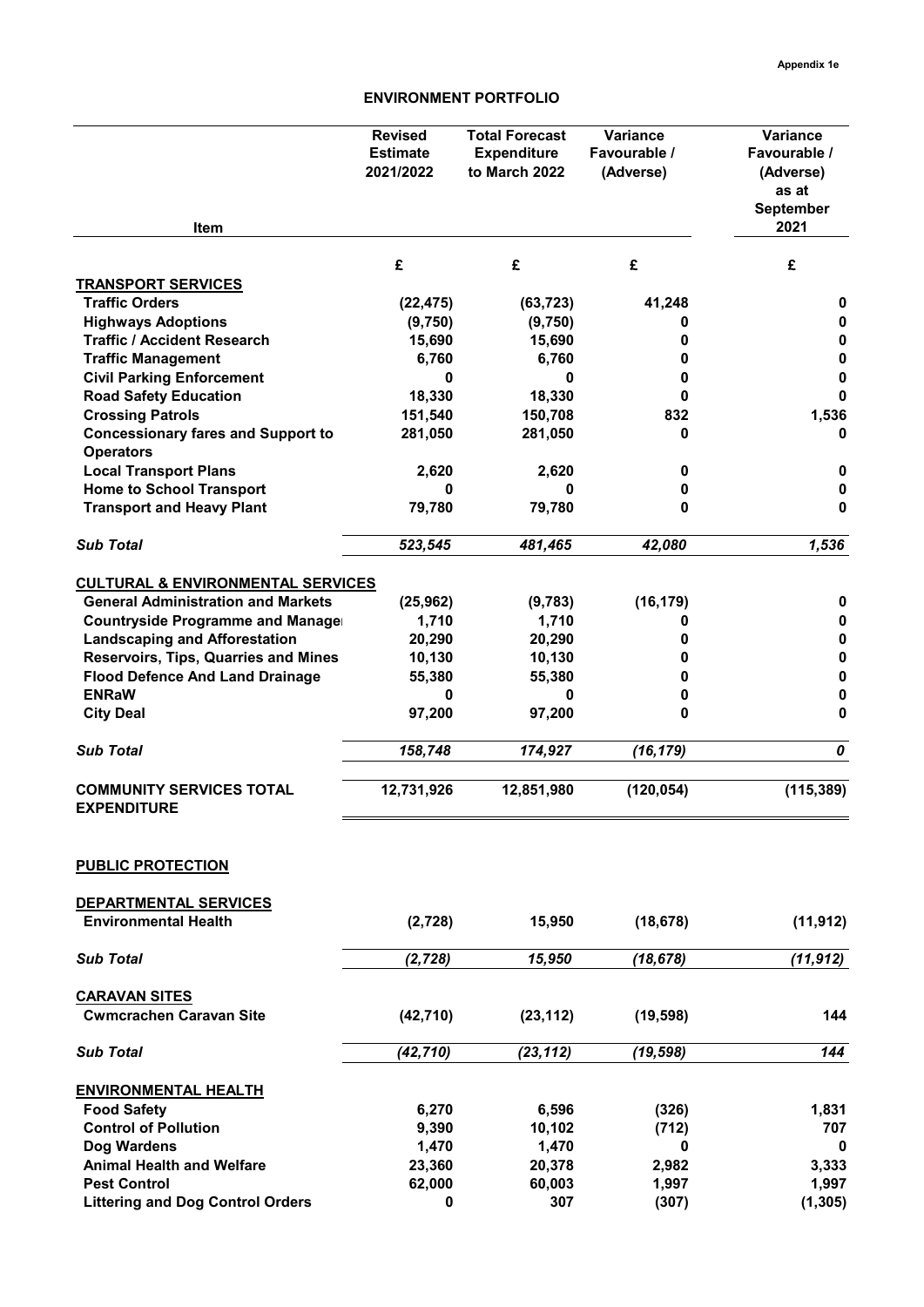| <b>Item</b>                                          | <b>Revised</b><br><b>Estimate</b><br>2021/2022 | <b>Total Forecast</b><br><b>Expenditure</b><br>to March 2022 | Variance<br>Favourable /<br>(Adverse) | Variance<br>Favourable /<br>(Adverse)<br>as at<br>September<br>2021 |
|------------------------------------------------------|------------------------------------------------|--------------------------------------------------------------|---------------------------------------|---------------------------------------------------------------------|
|                                                      | £                                              | £                                                            | £                                     |                                                                     |
| <b>Health and Safety at Work (Commerci</b>           | 1,510                                          | (810)                                                        | 2,320                                 | £<br>1,753                                                          |
| <b>Sub Total</b>                                     | 104,000                                        | 98,046                                                       | 5,954                                 | 8,316                                                               |
| <b>HOUSING SERVICES</b>                              |                                                |                                                              |                                       |                                                                     |
| <b>Homelessness</b>                                  | 244,680                                        | 244,680                                                      | 0                                     | 0                                                                   |
| <b>20 Church Street</b>                              | 15,800                                         | 11,870                                                       | 3,930                                 | 13,604                                                              |
| <b>General Properties</b>                            | (8, 160)                                       | (7, 416)                                                     | (744)                                 | (744)                                                               |
| <b>Housing Access</b>                                | 50,960                                         | 46,178                                                       | 4,782                                 | 968                                                                 |
| <b>Works in Default</b>                              | (250)                                          | (1, 840)                                                     | 1,590                                 | 1,590                                                               |
| <b>Disabled Facilities Grants</b>                    | 1,040                                          | 1,040                                                        | 0                                     | 0                                                                   |
| <b>Sub Total</b>                                     | 304,070                                        | 294,512                                                      | 9,558                                 | 15,418                                                              |
| <b>TRADING STANDARDS</b>                             |                                                |                                                              |                                       |                                                                     |
| <b>Trading Standards</b>                             | (1,643)                                        | (7, 397)                                                     | 5,754                                 | 6,455                                                               |
| <b>Inspection and Enforcement</b>                    | 4,350                                          | 448                                                          | 3,902                                 | (165)                                                               |
| <b>Sub Total</b>                                     | 2,707                                          | (6, 949)                                                     | 9,656                                 | 6,290                                                               |
| PUBLIC PROTECTION TOTAL<br><b>EXPENDITURE</b>        | 365,339                                        | 378,447                                                      | (13, 108)                             | 18,256                                                              |
| <b>CORPORATE CHARGES</b>                             |                                                |                                                              |                                       |                                                                     |
| <b>Fire Service</b>                                  | 3,481,840                                      | 3,481,840                                                    | 0                                     | $\pmb{0}$                                                           |
| <b>Coroner's Court</b>                               | 120,830                                        | 120,830                                                      | 0                                     | $\pmb{0}$                                                           |
| <b>Corporate Recharges</b>                           | 9,783,955                                      | 9,783,955                                                    | 0                                     | 0                                                                   |
| <b>CORPORATE CHARGES TOTAL</b><br><b>EXPENDITURE</b> | 13,386,625                                     | 13,386,625                                                   | 0                                     | 0                                                                   |
| <b>Overall Portfolio Total</b>                       | 26,483,890                                     | 26,617,052                                                   | (133, 162)                            | (97, 133)                                                           |
| <b>Covid-19 Related Expenditure</b>                  | $\pmb{0}$                                      | 2,007,833                                                    | (2,007,833)                           | (1,791,230)                                                         |
| <b>TOTAL EXPENDITURE</b>                             | 26,483,890                                     | 28,624,885                                                   | (2, 140, 995)                         | (1,888,363)                                                         |